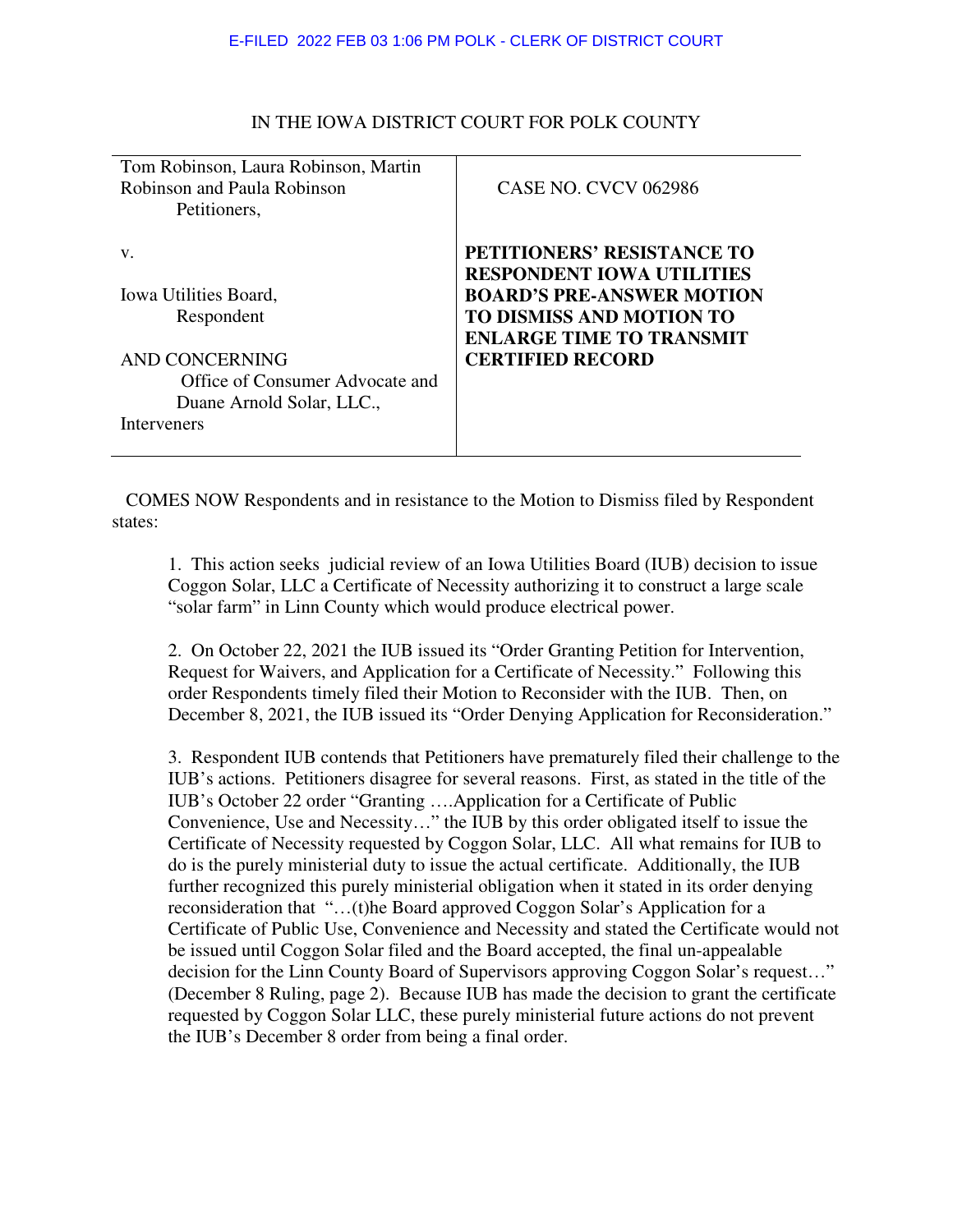4. The December 8, 2021 order is an appealable final order for a second reason. As stated in this order and the earlier October 22 order the IUB made detailed findings of fact and conclusions of law after it declined to hold a formal hearing in this matter. Therefore, under Code §476A.11 and §17A.15, .16 and .19 the IUB's decision is by statute considered to be the IUB's final decision. Accordingly, this action was timely brought.

5. Petitioners have no objection to Respondent's request for additional time to transmit the record in this matter.

THEREFORE, the Motion to Dismiss should be denied.

Respectfully Submitted,

*BY:/S/ GREGG GEERDES*  GREGG GEERDES Dey Building 105 Iowa Avenue, Suite 234 Iowa City, Iowa 52240 (319) 341-3304 Telephone (319) 341-3306 Fax

## PROOF OF SERVICE AND CERTIFICATE OF FILING

 I certify that on the 3rd day of February, 2022 I electronically filed the foregoing with the Clerk of Court for Polk County, Iowa and that all parties named above participate in this system.

> : /*S*/ *GREGG GEERDES* GREGG GEERDES Dey Building 105 Iowa Avenue, Suite 234 Iowa City, Iowa 52240 (319) 341-3304 Telephone (319) 341-3306 Fax